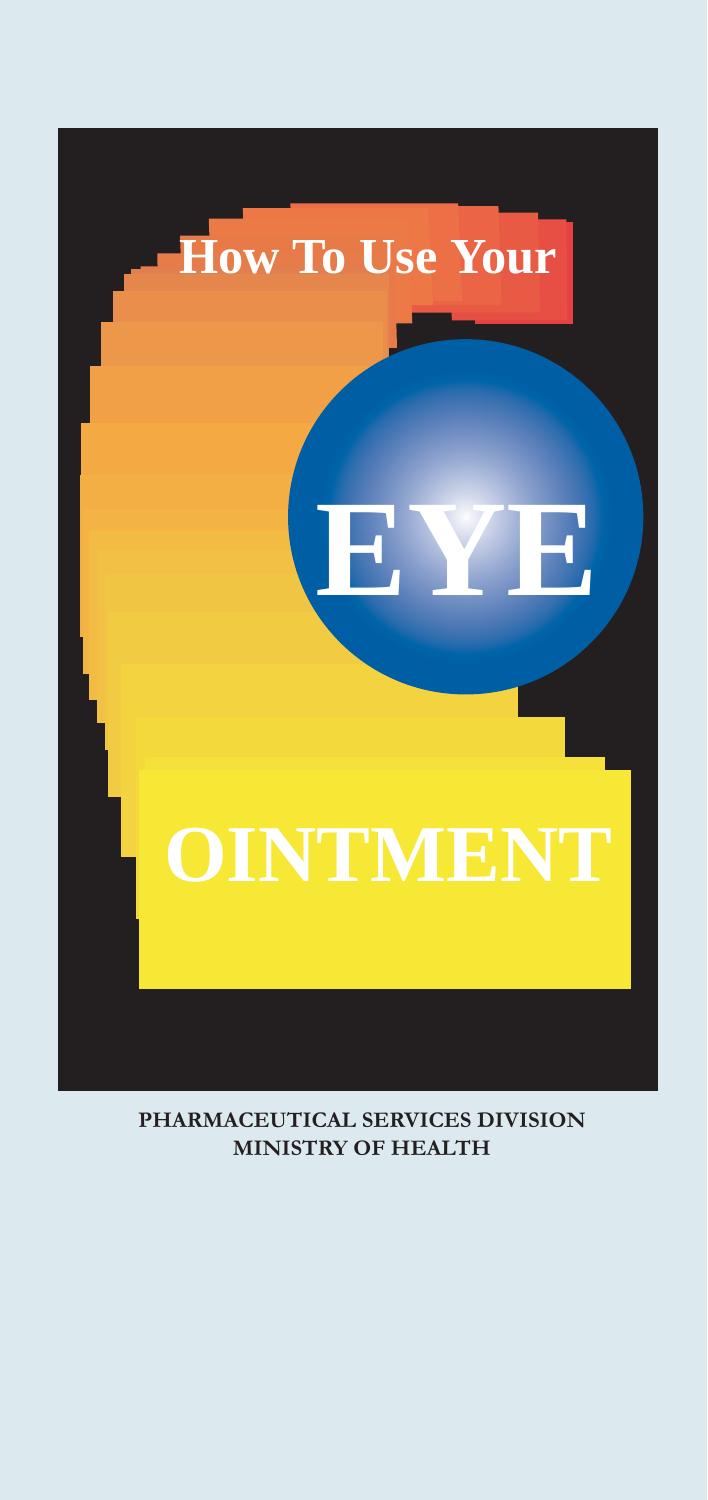## **SIDE EFFECTS**

See your doctor immediately if you have any of these side effects.

- Eye pain or changes in vision.
- Continued redness and irritation or large pupil.

## **PRECAUTIONS**

If your symptoms do not improve, consult your doctor.

To prevent the spread of infection, apply ointment directly from the tube. Avoid using fingers to place ointment on your eye lid.

Do not stop using the ointment until you have finished the full course of treatment even if your symptoms have improved.

Do not share your medication with others, even if they appear to have the same symptoms as you.

Use eye medication only for your affected eye.

Contact lenses should not be worn until at least 20 minutes following the instillation of the drops. In certain cases, you may have to stop using your contact lenses, get advice from your doctor.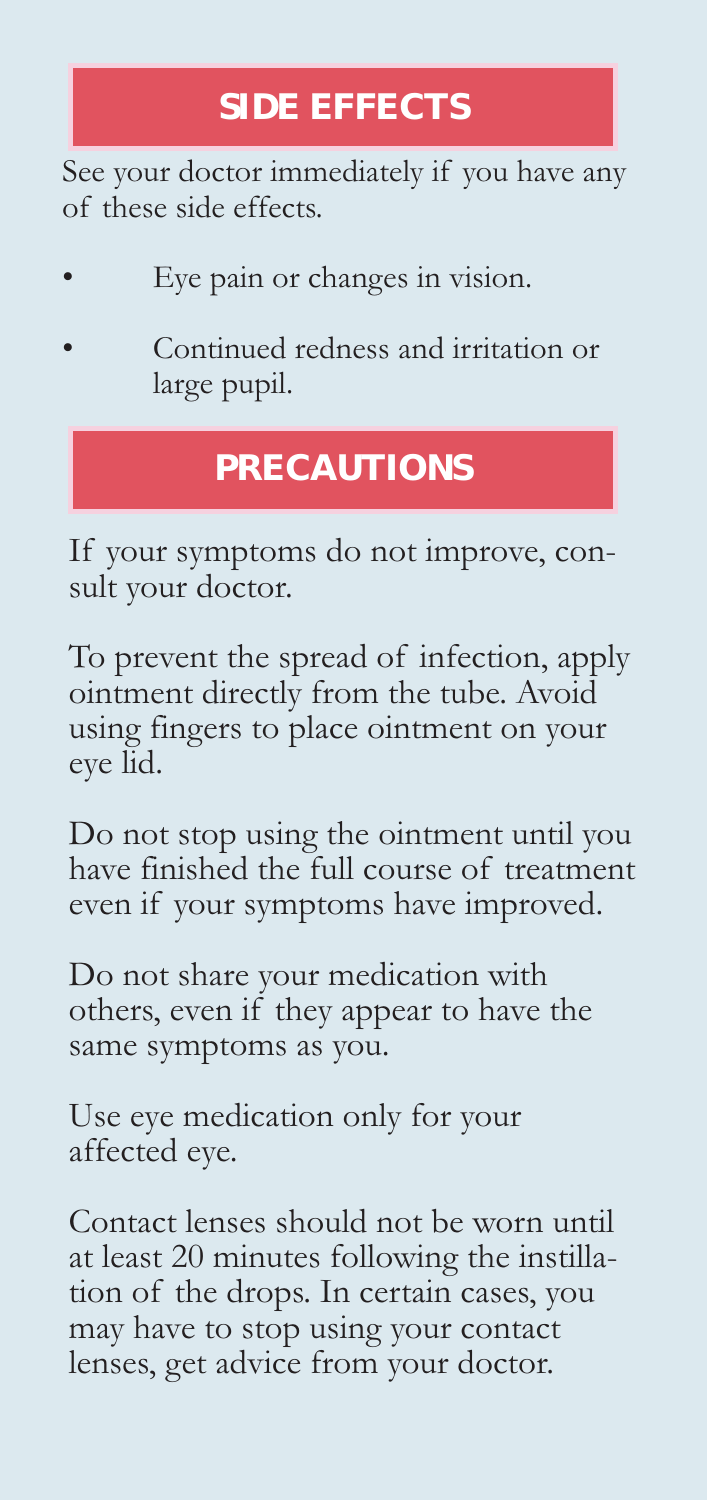# **IF YOU MISS A DOSE**

Take it as soon as you remember. However if it is almost time for the next dose, skip the missed dose and go back to your regular dosing schedule.

### **DO NOT DOUBLE THE DOSE**

## **STORAGE**

Keep all medicines in a safe place away from the reach and sight of children.

Unless otherwise directed, store your eye drops in a cool, dry area.

After you have completed your course of treatment, throw away any leftover drops.

Do not use the drops after the expiry date marked on the packaging.

Discard product as directed after opening the bottle.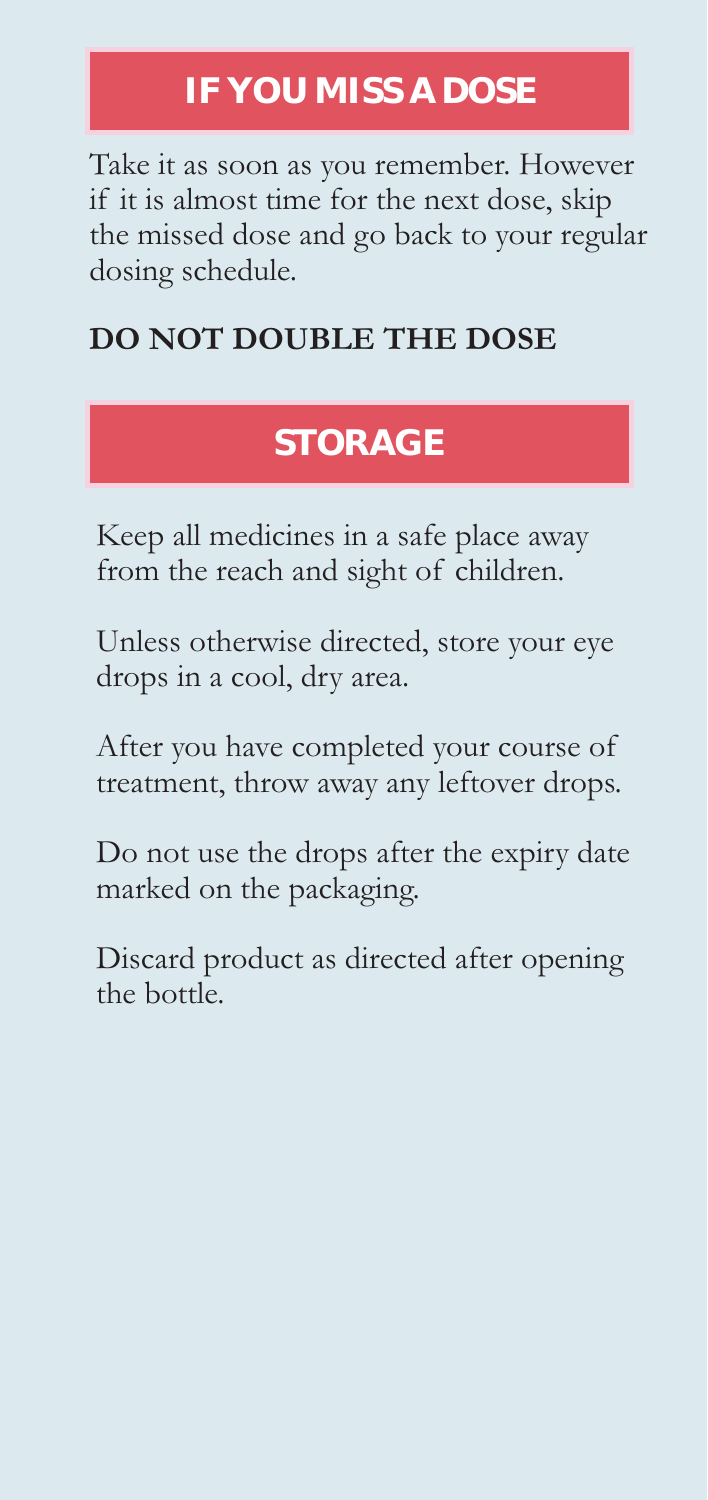- 6. Your vision can become blurry for a few moments, but it will clear quickly.
- 7. Close you eyes slowly and gently press a finger against the inside corner of each eye and keep them closed for approximately 1 minute to allow the medication to absorb.
- 8. Straighten your head and wipe away any extra ointment.
- 9. If you are prescribed both eye drop and eye ointment use the eye drop first.

# **DEMONSTRATION**

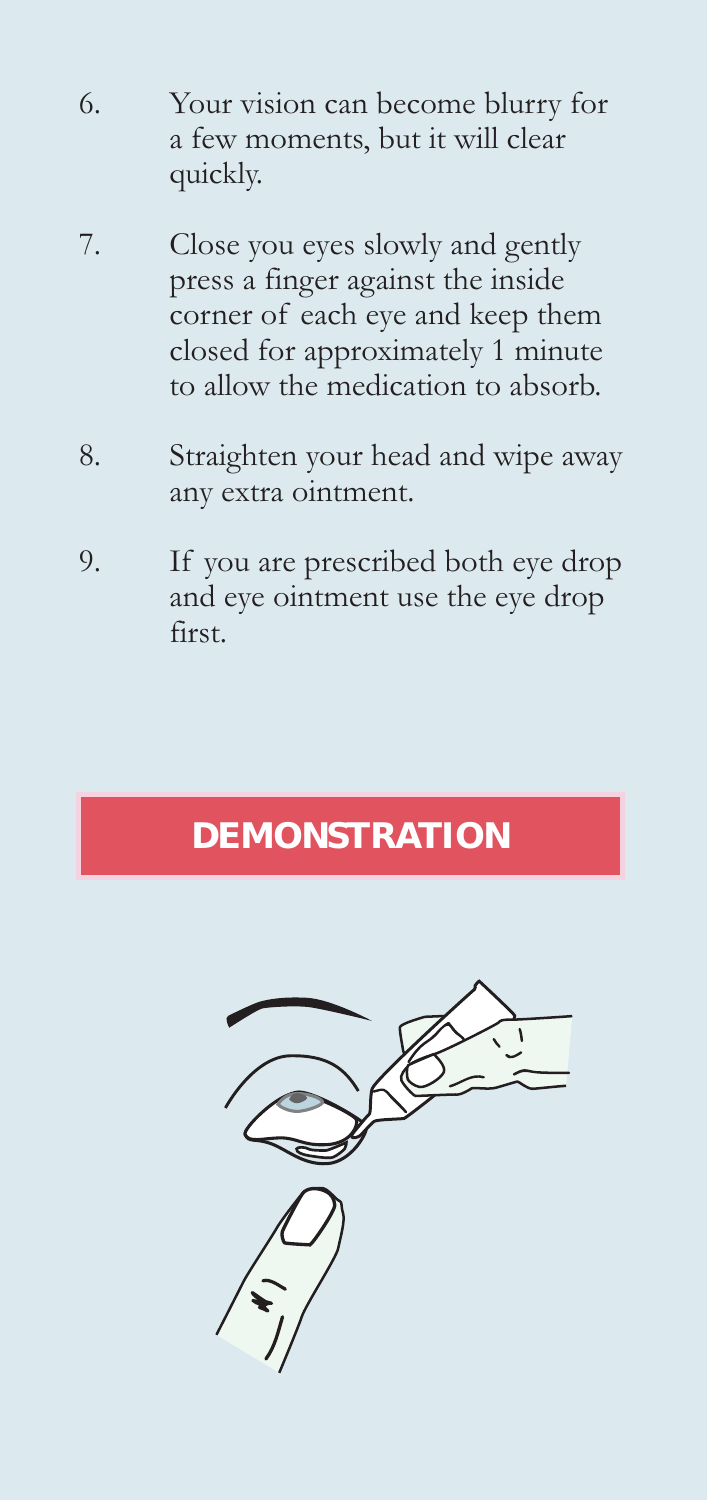## **INTRODUCTION**

Eye ointments are sterile semi solid preparations for application to the conjunctival sac or to the eye lid margin. They contain medicaments dissolved or dispersed in a suitable non-irritant basis.

### **BEFORE USING EYE OINTMENT**

Tell your doctor or pharmacist if:-

- You are allergic to any medication.
- You have any medical problem.

# **HOW TO USE EYE OINTMENT**

- 1. Wash your hands
- 2. Dry them with a clean towel or tissue.
- 3. Read the medication label.
- 4. Lie down or tilt your head back and gently pull your lower eyelid down.
- 5. Carefully, place a line (1cm) of ointment inside the lower lid while being careful not to touch your eye with the tip of the tube.